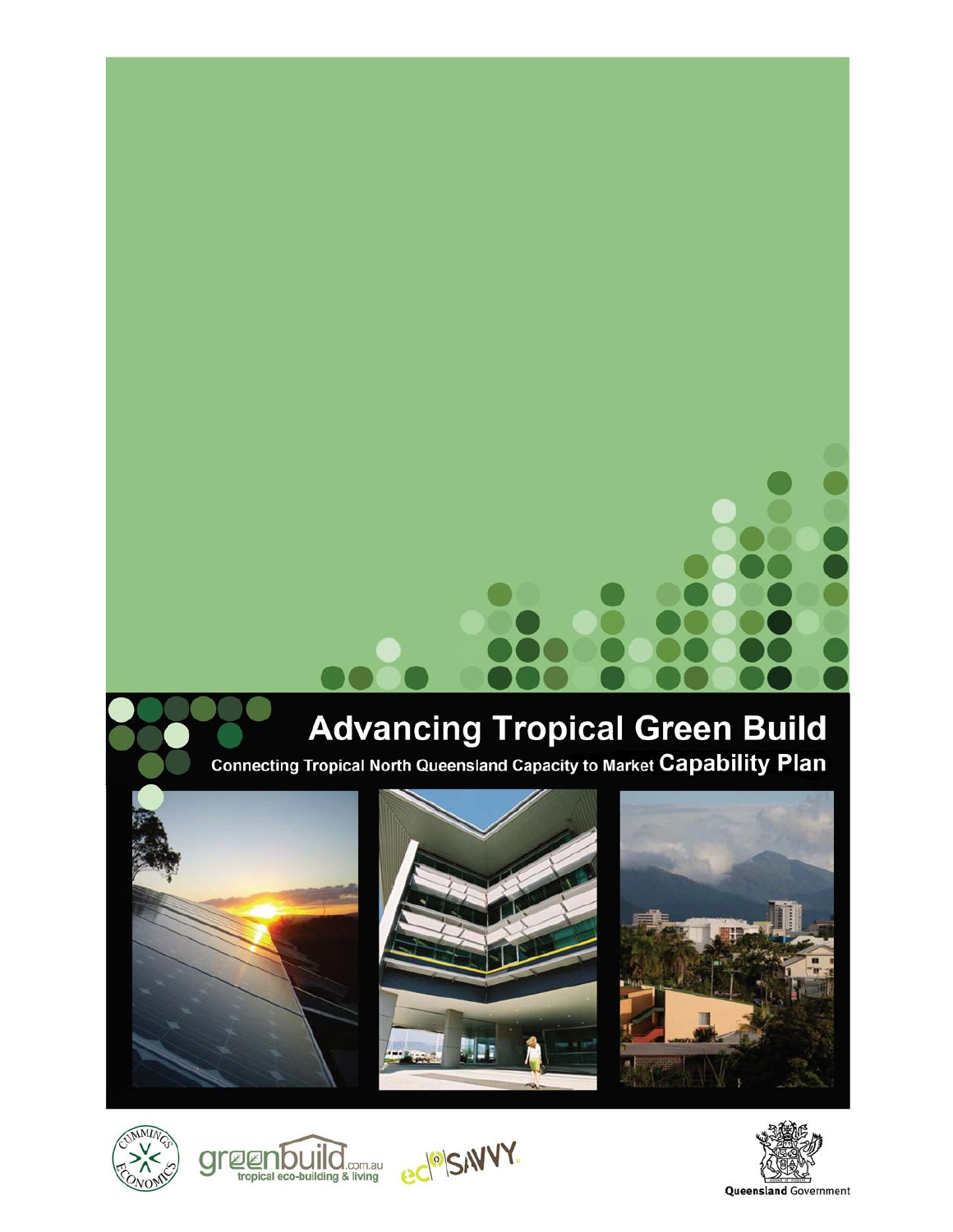**ADVANCING TROPICAL** 

# **GREEN BUILD :**

# **CONNECTING TROPICAL NORTH QUEENSLAND CAPACITY TO MARKET**

**DEEDI Ref : CM117\_11**

# *Capability Assessment*

**by CUMMINGS ECONOMICS** *in association with* **GreenBuild.com.au – CAIRNS ecoSAVVY – TOWNSVILLE Ref : Q2493**

**August 2012**

# **EXECUTIVE SUMMARY**

#### **Contact & Corporate Details**

#### *Cummings Economics DEEDI*

WS (Bill) Cummings Cummings Economics 38 Grafton Street (PO Box 2148) CAIRNS QLD 4870

**T:** 07 4031 2888 **M:** 0418 871 011 **F:** 07 4031 1108 **E:** [cummings@cummings.net.au](mailto:cummings@cummings.net.au) **W:** [www.cummings.net.au](http://www.cummings.net.au/)

**Australian Business No.** 99 734 489 175

Kate Sullivan & Kathy Rankin Department of State Development, Infrastructure and Planning PO Box 1732 TOWNSVILLE QLD 4810

**T:** 07 4799 7415 **F:** 07 4799 7069 **M:** 0407 739 172 **E:** kate.sullivan@deedi.qld.gov.au **[E:](http://e/) Kathy.rankin@deedi.qld.gov.au**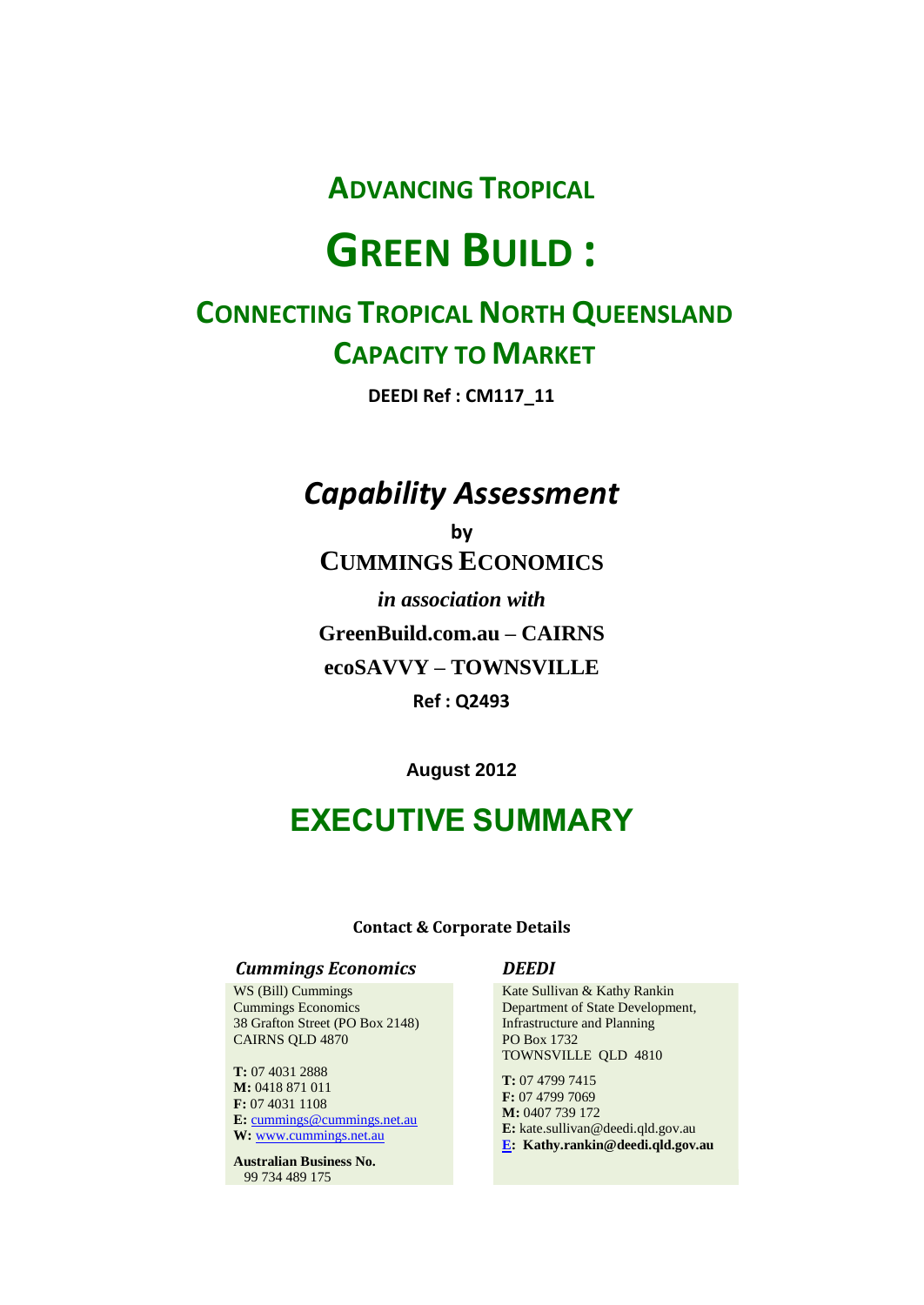# **BACKGROUND**

What is tropical expertise?

Tropical Green Build is included under the cleantech banner. The cleantech sector is growing rapidly worldwide due to scarcities of natural resources, rising costs of fossil fuel energy, rising material costs and climate change concern. The economic growth forecast for the tropical zone including India and South East Asia will lead to increased demand for innovative, climate resilient, energy efficient tropical green build technologies including:

- Cyclone resilience
- Tropical urban planning
- Tropical architecture and infrastructure
- Water resources and supply
- Storm water management
- Climate change adaptation and resilience (including energy efficiencies)
- Natural resource protection
- Heating, ventilation and air-conditioning
- Smart building technologies

The objective of the Advancing Tropical Green Build: Connecting Tropical Queensland Capability to Market project is to:

- Determine the composition, capability and economic value of the Tropical Green Build sector in Tropical North Queensland (which spans North, North West and Far North).
- Identify market opportunities and industry challenges for future growth of the sector.

# **METHODOLOGY**

Input of information and views from businesses operating in the tropical green build sector were gathered using a questionnaire. Over 100 businesses participated in the survey. The Executive Summary contains an analysis of the survey findings based on industry responses.

### **REGIONAL ECONOMIC BACKGROUND**

The Cairns and Townsville regions comprising Tropical North Queensland lead tropical Australia in population and industry.

The population of the region is about 550,000 (more than the State of Tasmania, 510,000).

The two regions have recorded strong population growth over the past decade of over 20% and have a large construction sector recording over the six years to 2010/11, 29,000 dwelling approvals and \$12.5bn in total value of building approvals.

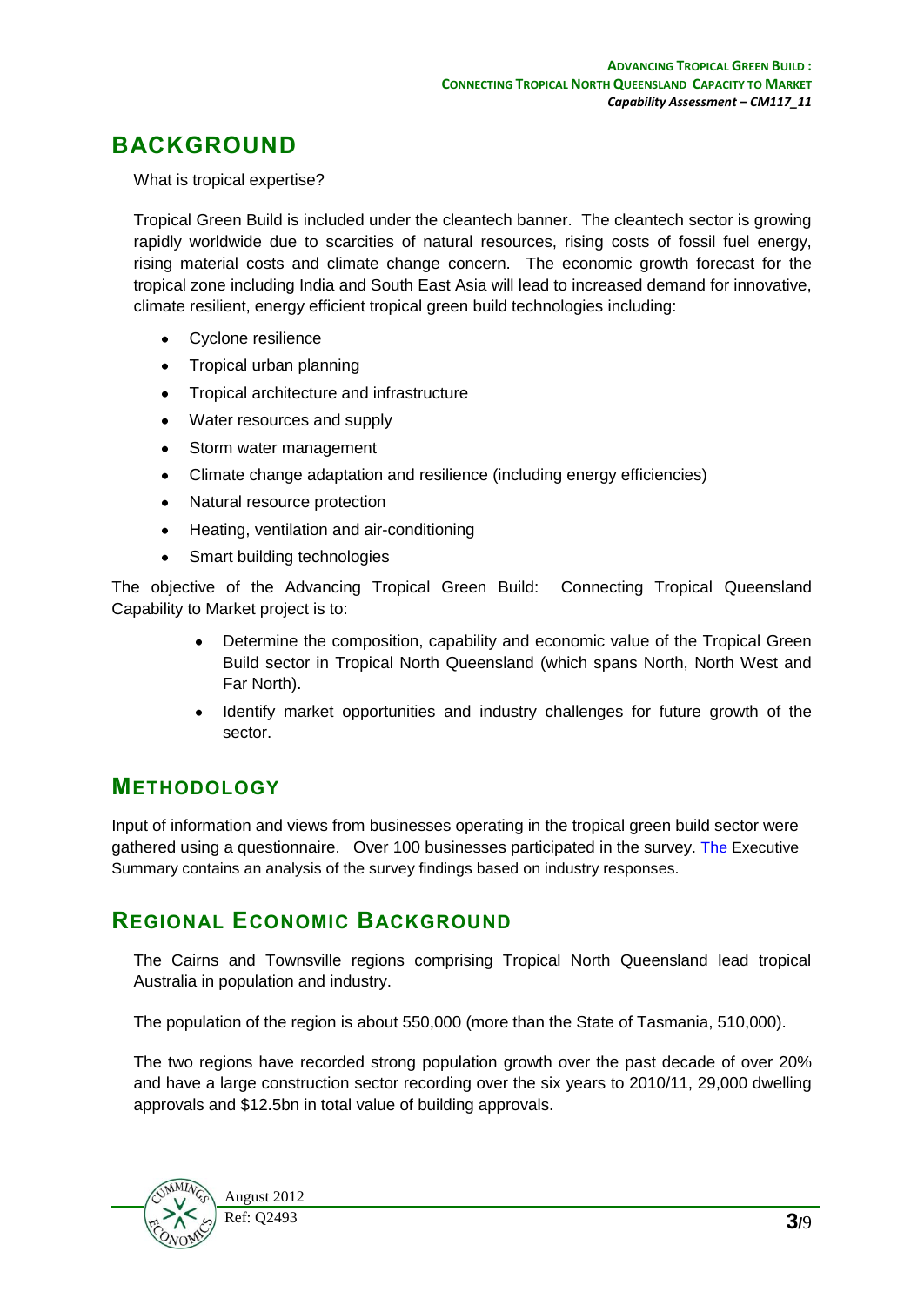Latest available figures record almost 900 manufacturing businesses in the two cities, over 5,200 construction and 2,100 professionals, scientific and technical businesses.

The two cities are well positioned to service north into Papua New Guinea and the Asia/Pacific area, and south into central Queensland, and west across northern Australia.

# **VALUE OF THE TROPICAL GREEN BUILD SECTOR**

- Gross earnings (turnover) per annum for the Tropical Green Build sector is estimated at 170m.
- The value of the sector is dominated by a small number of very large firms who reported a turnover of over \$10m per annum, representing 43% of the estimated total turnover for the sector.
- Small businesses with a turnover of less than \$250,000 are high in number, but account for only 5.4% of the value of the Tropical Green Build sector.

# **EXPORTS GENERATED**

- Tropical Green Build businesses who are exporting represent 14% of the sector.
- Total export earnings recorded were in the order of \$3million per annum.
- While exports outside the region are currently low and confined to a relatively small group of operators, there are indications that demand in overseas areas will increase and that there will be an increase in overseas opportunity.

### **EMPLOYMENT**

- A total employment of businesses responding was 2,300. However, this was heavily affected by four large respondents with employment over 100.
- The average employment is 21.7 persons per business, if the 4 largest firms are excluded; average employment is 12.7 per firm.
- The 4 largest entities were more likely to employ full time and much less likely to employ contractors, part time and casual.

# **GROWTH**

- The Tropical Green Build sector has been growing rapidly at an average of over 10% per annum over the past 10 years.
- Business sales for the sector are expected to be quite strong over the next 10 years  $\bullet$ with businesses anticipating growth of 10% to 15% per annum.
- Key growth markets for the Tropical Green Build sector include the tropical Australia  $\bullet$ market, Papua New Guinea and the Pacific and South East Asia.

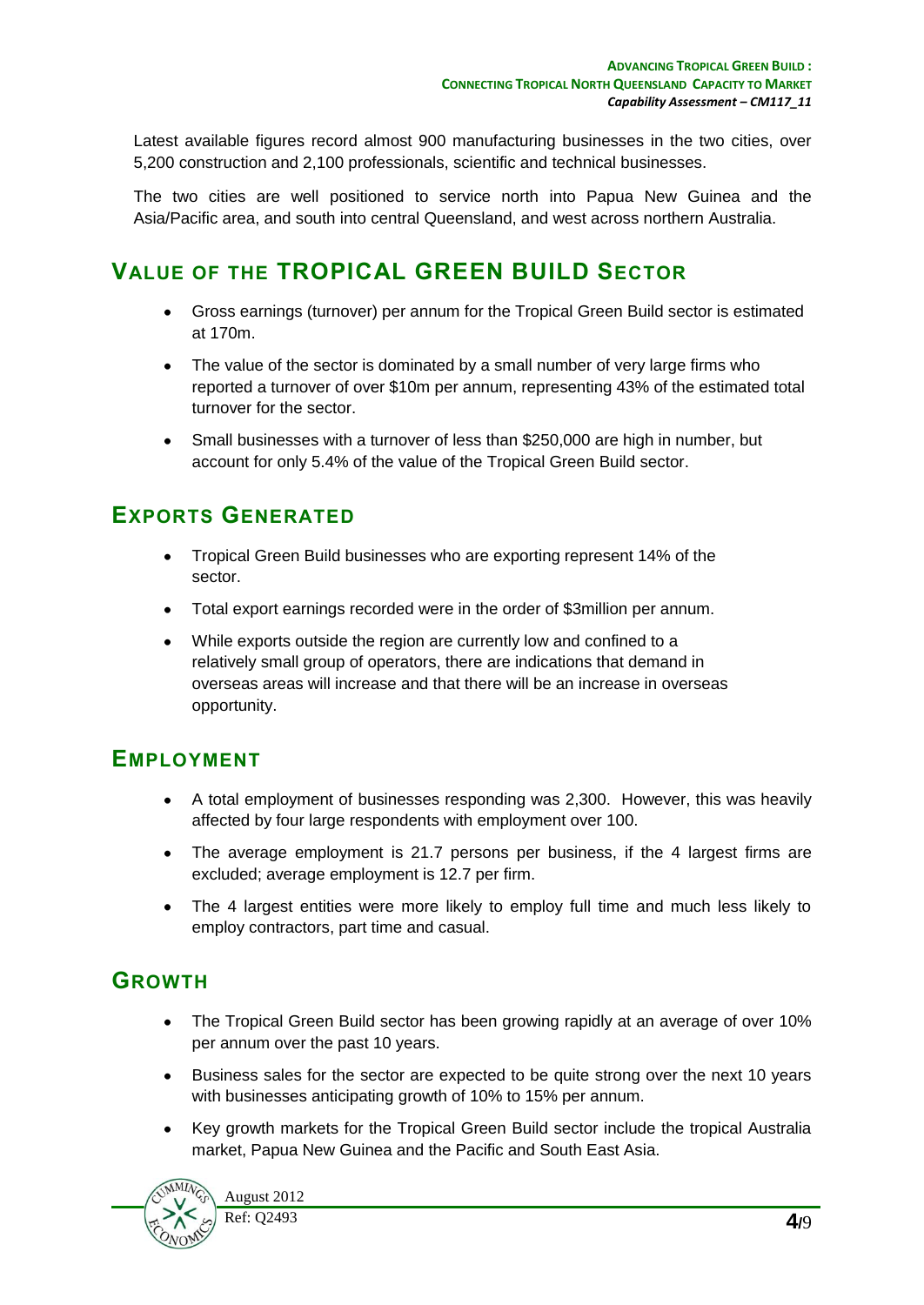# **TROPICAL GREEN BUILD INDUSTRY - CAPABILITY**

The 112 Tropical Green Build businesses identified were sorted into three major groups:

**Services – 54**, (including professional service providers to the sector, architects, engineers, building design, town planners, building certification, interior design, land surveyors, property surveyors, property lawyers, property management).

**Products – 33**, (including building materials, solar panels and systems, water technology and proprietary systems).

**Construction - 21**, (including builders, construction firms and property development).

| <b>Type of Activity</b>      | Primary<br><b>Activity for firm</b> | <b>Secondary</b><br>activity for firm | Total |
|------------------------------|-------------------------------------|---------------------------------------|-------|
| Local inventions             |                                     | 13                                    | 13    |
| Climate resilience           |                                     | 6                                     | 8     |
| Tropical design              | 38                                  | 22                                    | 60    |
| Development and construction | 18                                  | 8                                     | 26    |
| Water                        |                                     | 16                                    | 23    |
| Air-conditioning             | З                                   |                                       | 14    |
| Smart technology             | 31                                  | 61                                    | 92    |
| Tropical local and recycled  |                                     | 16                                    | 17    |
| Environment management       |                                     | 9                                     | 13    |
| Advice and ratings           |                                     |                                       | 20    |
| Education and training       | 5                                   |                                       | 9     |

*Table #1: Summary by Types of Activity*

It can be seen that the sector has a very strong capability in Tropical design, Smart technology, and Development and construction. Numbers in Water, Advice and ratings, and Air-conditioning are also strong and there were a number in the Local inventions category.

# **TRENDS, OPPORTUNITIES & IMPEDIMENTS**

#### **GROWTH INFLUENCES**

The key influences impacting the growth of the Tropical Green Build sector include:

- A general growth in awareness of benefits/desire/demand for Green Build solutions for lifestyles suited to the tropics.
- Government mandated requirements.
- $\bullet$ Government requirements for government buildings and offices and government funded sectors such as aged care.
- Rising energy costs.
- Rising needs to combat hazards such as cyclonic winds and flooding.  $\bullet$
- New improved technology becoming available.  $\bullet$
- The increasing capability of local firms in the field. $\bullet$

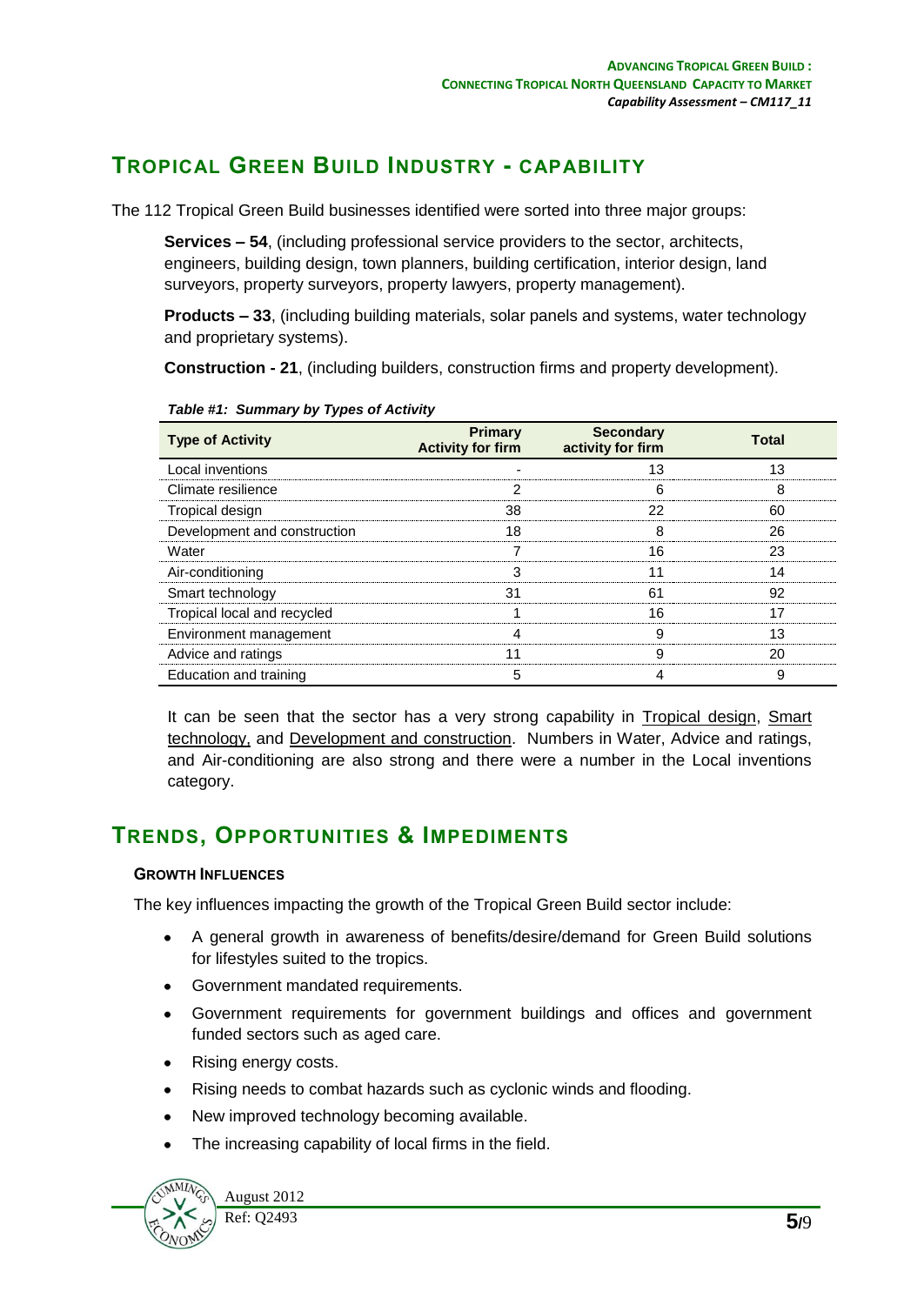#### **IMPEDIMENTS TO GROWTH**

Major impediments to growth specifically relating to the sector include:

- Lack of education and awareness of the benefits of Tropical Green Build approaches, especially awareness of longer term benefits as opposed to higher 'up front' costs.
- Red tape, taxes and a belief that some current approval and valuation processes  $\bullet$ worked against adoption of Green Technology.

In this regard, there is a belief that some of the regulations and requirements aimed at promoting Green Build nationally and in Queensland are designed to meet conditions in southern Australia and South East Queensland and can work against achieving Green Build outcomes in a tropical environment.

#### **ACTIONS TO PROMOTE GROWTH**

- Accelerating the development of specialist knowledge and skills for the Tropical  $\bullet$  . Green Build sector through specialist education and training such as architecture, engineering and design that will lessen the dependence on training outside the region which is not adapted to tropical requirements.
- $\bullet$ Strengthening relationships with potential partners throughout the tropical zone that will support new business development.
- Raising awareness of the capability of the Tropical Green Build sector in overseas markets that will assist export development.
- Assisting those developing products within the region source manufacturing capacity and market penetration.
- Supporting strategy and investment into recycling of building material waste in the region.
- Adjusting some government procurement processes to engage more with local businesses, and reduce /streamline regulation and administration processes.

#### **COMPETITIVE ADVANTAGES & DISADVANTAGES**

The dominant competitive advantages identified related to the quality of firms' products and services and their experience and track record in completing projects in the local tropical environment.

Apart from lack of demand for Green Build, competitive disadvantages were mainly seen to lie in business structures, especially being too small, the disadvantages of a regional location, perception problems of local capacity, inexperience in marketing, and problems with costs.

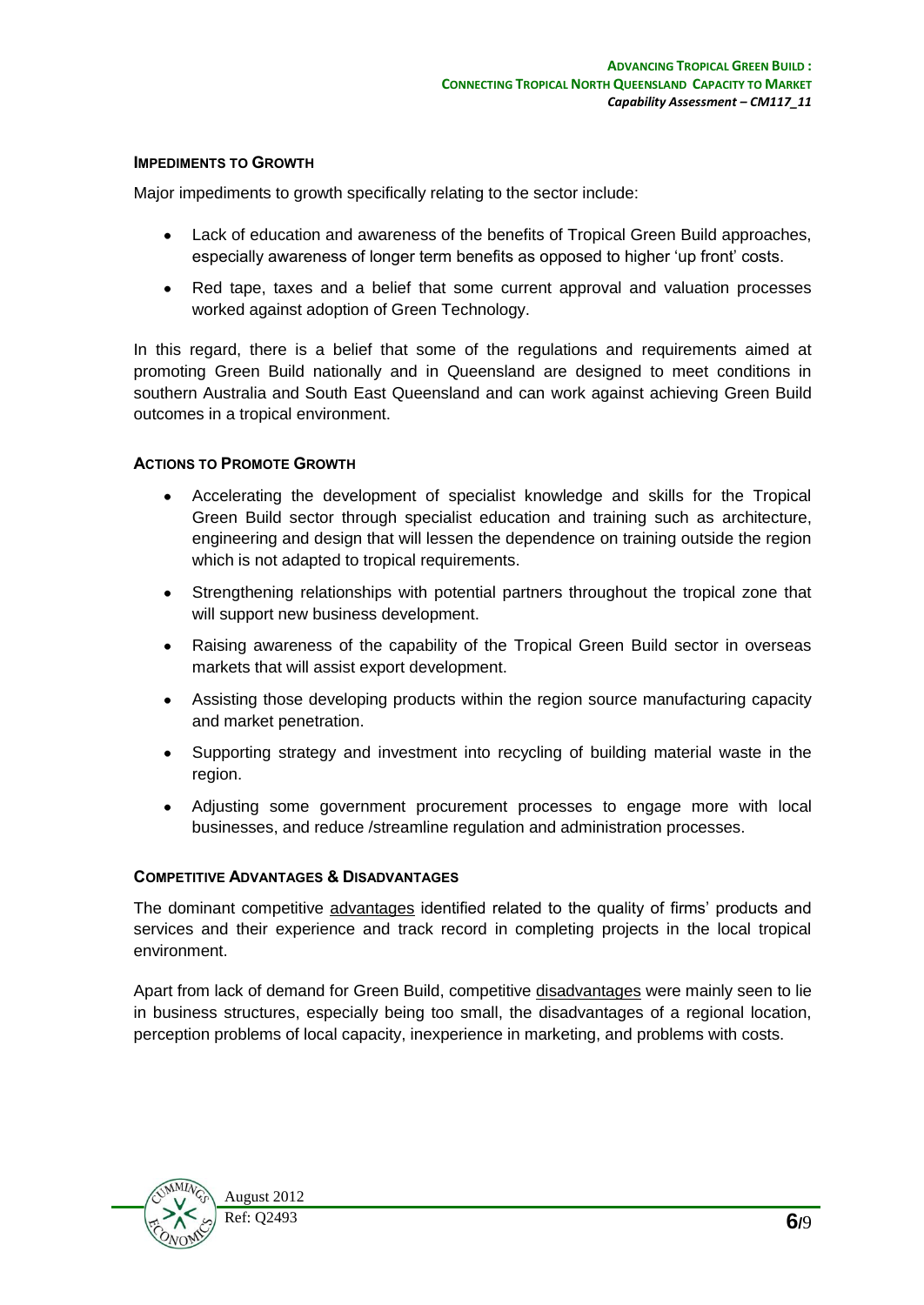# **MARKET ACCESS & DEVELOPMENT**

#### **NEW MARKET OPPORTUNITIES**

Currently, the sector is focused on developing the immediate domestic market and probably has a substantial way to go in achieving full realisation of regional potential.

There is a penetration of other Australian markets such as Central Queensland and across northern Australia with scope to develop these markets further.

Penetration of potential markets outside Australia is still low and is heavily oriented (with some exceptions), to Papua New Guinea/Pacific area and South East Asia.

It is clear that the region faces major challenges in being able to market Tropical Green Build technology to most other parts of the tropics.

Against this background, it is suggested there needs to be two major elements in market development efforts:

- a) Building up the market in the region and the remainder of tropical Australia.
- b) To start out on the path of penetrating overseas markets.

# **INVESTMENT, EQUIPMENT & TECHNOLOGY NEEDS**

The Tropical Green Build sector operates with a very wide range of specialised equipment and technology with computer software and services being very heavily involved throughout, especially in the services sector.

It was of special interest that compared with the number of firms in the construction sector; the listings of new specialised equipment planned or needed were particularly high. This, plus a higher incidence of responses about problems with finance, would tend to indicate that it is the construction sector that has the greatest need to bring in new specialised equipment and technology but was having the greatest difficulties in financing it.

# **RESEARCH, DEVELOPMENT & CERTIFICATION**

Major needs have been identified in this field that are critical to the sector's progress.

- a) **The need for accelerated testing and certification** to speed up the take up of new products and designs. While cyclone/wind testing is well established, activities in this field need to extend to general climatic testing with a special emphasis on products' ability to cope with combined very high moisture levels in warm conditions.
- b) **The need for analysis and reports to assist marketing on 'whole of life performance' of Tropical Green Buildings** mainly in relation to economic benefits and costs but also in relation to other factors, e.g. health and well-being and retention of value.

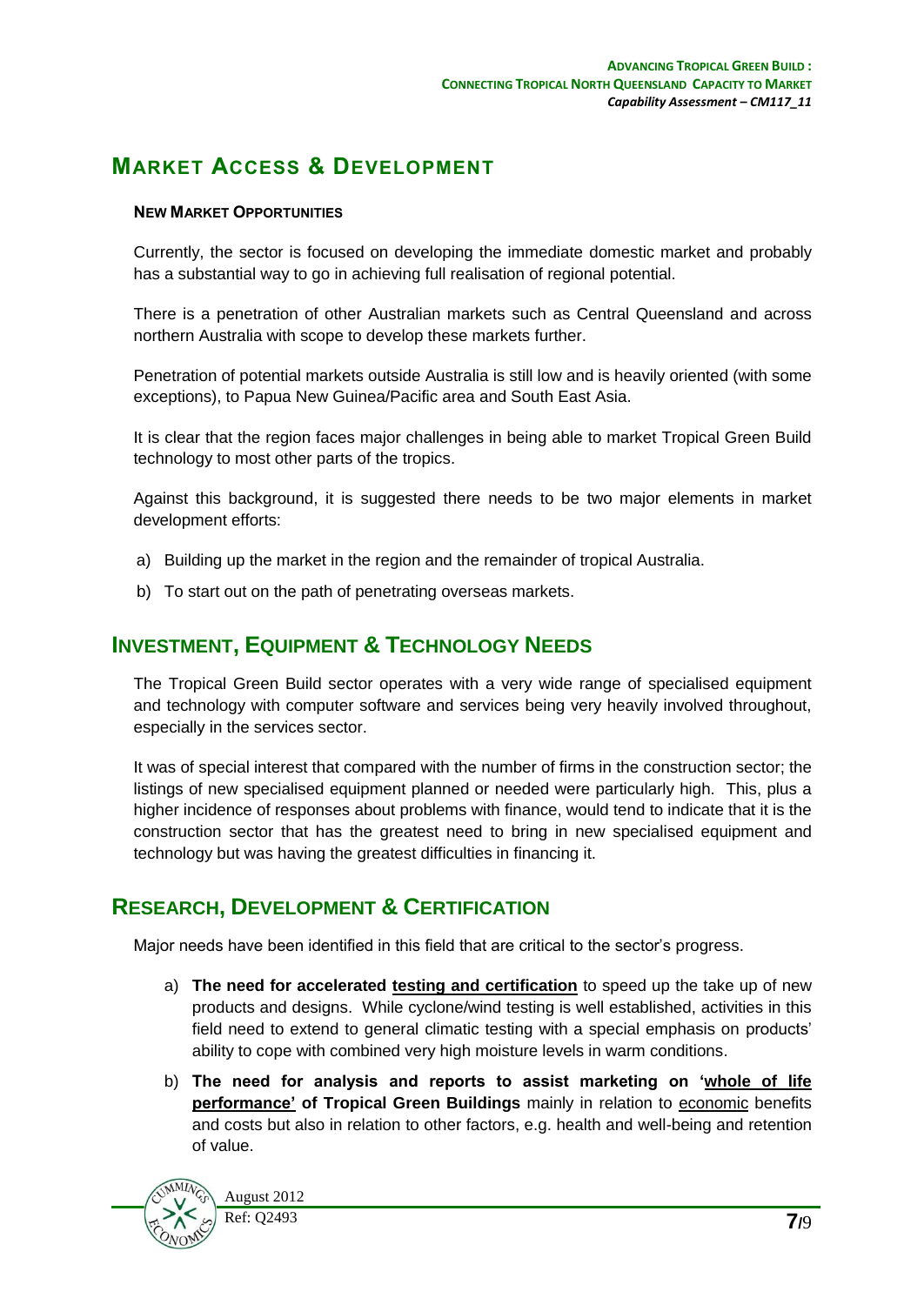c) **The need for a major review of the 'Green' certification and rating systems as they apply to tropical areas.** There is a strong belief that national and state codes, standards and ratings are based on climatic conditions in the south that are leading to undesirable design outcomes in tropical areas and unnecessarily working against achieving green building objectives.

# **LABOUR SKILLS & TRAINING**

#### **GENERAL**

The Tropical Green Build sector's skills and training needs are high.

- a) The sector requires a range of high level specialist skills. Over two-thirds registered training specialised to their business.
- b) The sector is dominated by small firms that depend on outside agencies for provision of education and training. Only a few had in-house training. For experienced staff, finding time to train new staff was a problem.
- c) The sector is located in a non-metropolitan area with severe problems of local availability of education and training facilities.
- d) The sector is breaking new ground in technology, in products and designs especially suited to tropical areas.
- e) The rate at which new technology and designs are coming forward leads to a special need for re-skilling and retooling in the construction sector.

#### **PROBLEMS IN ACCESSING & RETAINING SKILLED STAFF**

The survey indicated major problems in this field. In the first place, this was due to a regional location, the size of the pool of skilled workers, lack of on-going career opportunities for staff, problems of attracting capital city staff and of them settling in.

Lack of continuity of work, competition from other sectors (especially mining), wage rates and costs compounded the problem. By and large, collaboration with other firms was seen as a solution by only a few.

#### **MEETING EDUCATION & TRAINING NEEDS**

The major need was seen to strengthen the local availability of education and training that was adapted to local tropical conditions. The major single need identified was for a School of Tropical Architecture and Design to be established.

Other needs relate mainly to:

- a) Courses in Green and star rating/energy auditing.
- b) The need to bring in a range of training workshops, lectures and specialists in various fields including continuing professional development (CPD).
- c) A number of TAFE level courses including technical drafting courses.